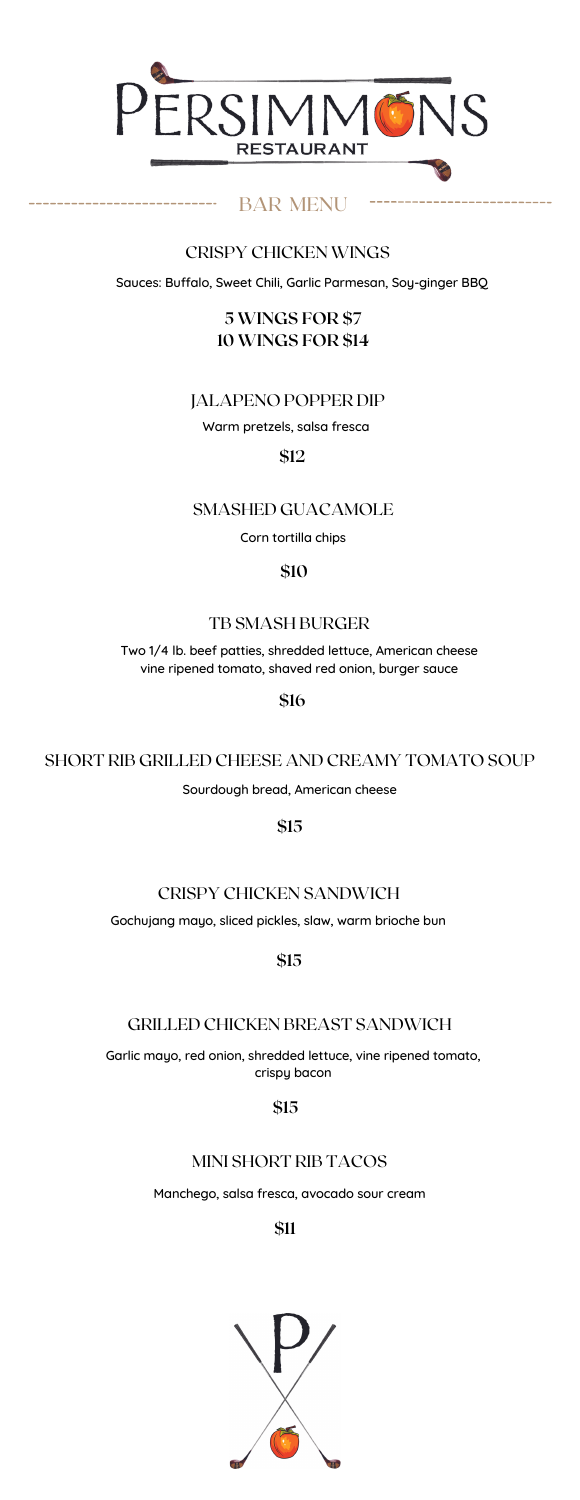

## DESSERT MENU

 $\sim$   $\sim$   $\sim$ 

------

## VANILLA BEAN CRÈME BRÛLÉE

Raspberries, persimmon citrus macaron, candied pistachios

**\$12**

#### S'MORES MOUSSE CAKE

Spiced chocolate gelato, hot fudge

**\$10**

#### PASSION FRUIT CHEESECAKE

Strawberry compote, whipped cream

**\$10**

## CARROT CAKE

Warm caramel sauce, pineapple, walnuts, coconut sorbet

**\$13**

#### BANANA BOURBON BREAD PUDDING

Warm bourbon sauce, candied pecans, vanilla bean ice cream

**\$14**

#### HOUSE MADE ICE CREAM AND SORBETS

Served in a tuile cup, ask about our daily flavors

**\$7**

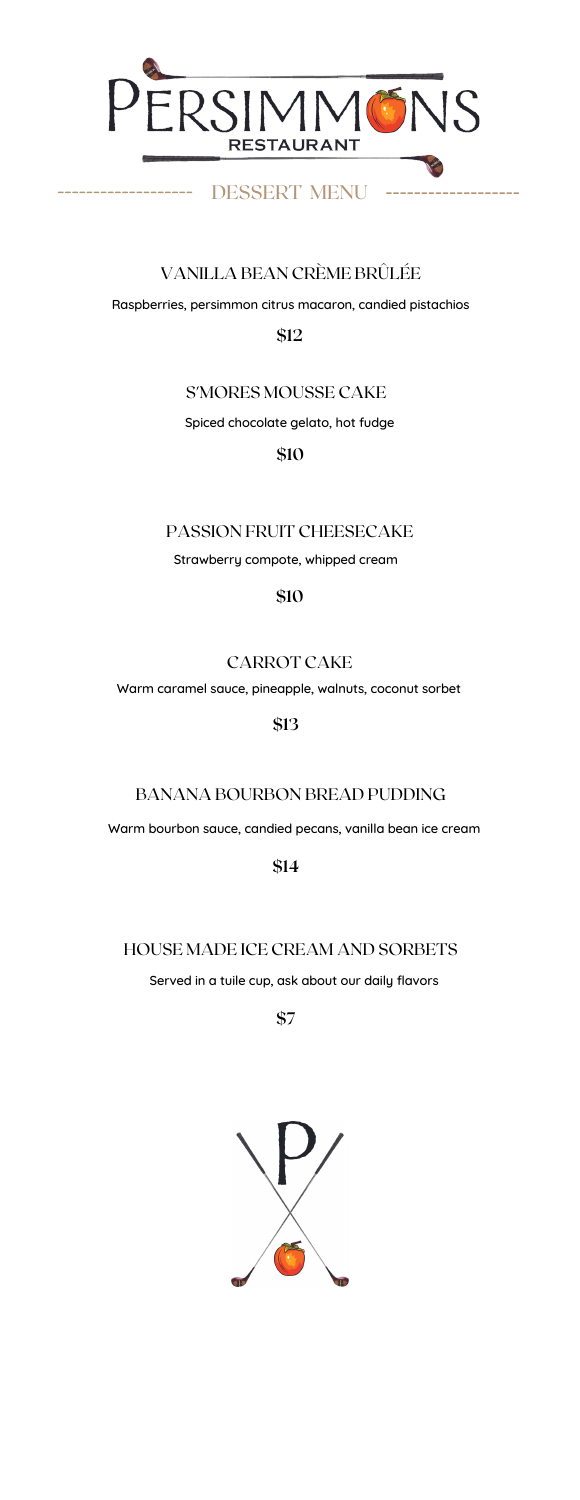

# DRINK MENU

## DIRTY GOOSE

olive infused grey goose, olive juice, blue cheese olives

**\$12**

PATRON SPICY JALAPENO PERSIMMON MARGARITA

patron, jalapenos, persimmon puree, house made sour mix

**\$15**

MAKERS ME A MULE

makers mark, lime juice, ginger beer

**\$12**

THE CHOOCH

grey goose, limoncello, lime juice, ginger beer, lime

**\$12**

PUTTIN ON THE SPRITZ

aperol, raspberries, champagne, club soda, orange

**\$10**

#### KNOB CREEK OLD FASHIONED

knob creek, bitters, simple syrup, orange, cherry

**\$14**

#### SMOKED BACON MANHATTAN

basil hayden, sweet vermouth, bitters, candied bacon

**\$14**

#### THE PERFECT STRAWBERRY MARTINI

titos, strawberry puree, ameretto disaronno, lime

**\$12**

### ST. GERMAIN SPRITZ

titos, sauvigon blanc, st. germain, soda water, lemon

**\$14**

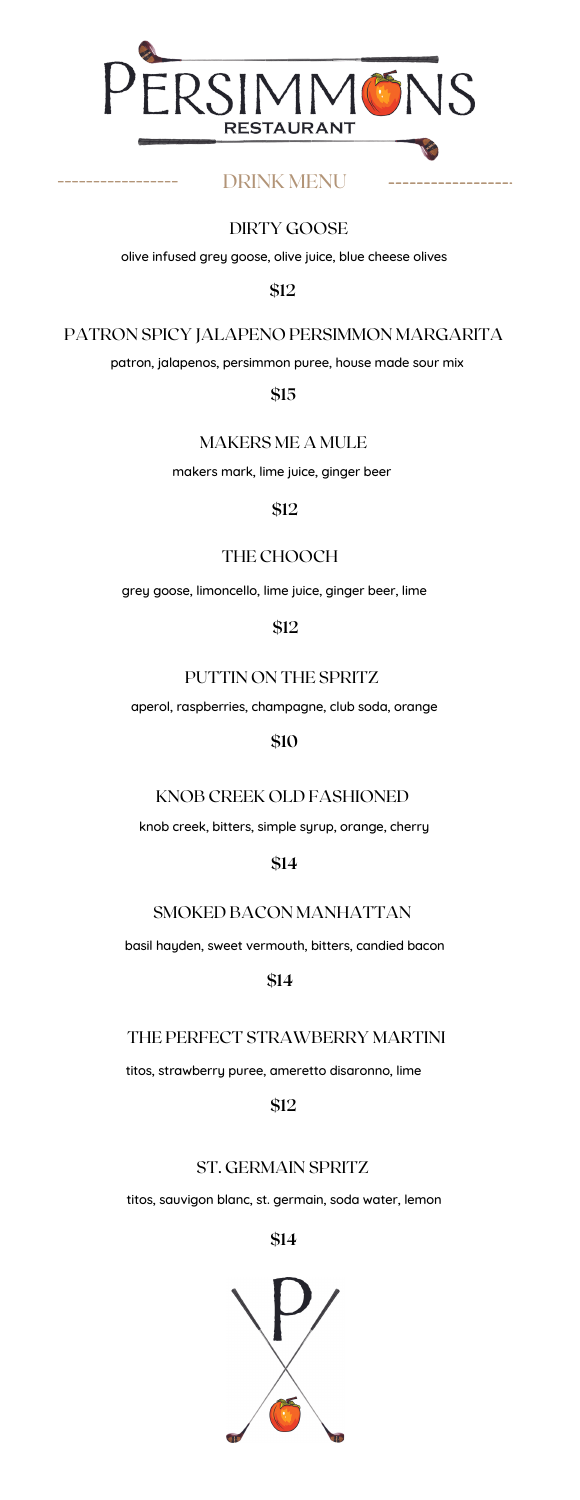

# WINE LIST

## WHITE WINES

\$9 glass / \$32 bottle LAPIS LUNA CHARDONNAY, CALIFORNIA

\$12 glass / \$42 bottle BLACK STALLION CHARDONNAY, NAPA VALLEY

\$10 glass / \$35 bottle KUNG FU GIRL RIESLING, WASHINGTON

\$9 glass / \$32 bottle BARRONE FINI PINOT GRIGIO, ITALY

\$12 glass / \$42 bottle JOSH PROSECCO ROSE, ITALY

\$11 glass / \$40 bottle THREE BROOMS SAUVIGNON BLANC, NZ

ZARDETTO PROSECCO, ITALY split \$10

## RED WINES

THE FEDERALIST CABERNET, LODI CA

\$13 glass / \$45 bottle

INTRINSIC CABERNET, COLUMBIA VALLEY

\$13 glass / \$45 bottle

MEIOMI PINOT NOIR, CALIFORNIA

\$14 glass / \$50 bottle

CASTELLO BANFI CHIANTI, ITALY \$10 glass / \$35 bottle

PRAYERS OF A SINNER RED BLEND, WA

\$8 glass / \$28 bottle

ALTA VISTA VIVE MALBEC, ARGENTINA \$8 glass / \$28 bottle

CHATEAU ST. MICHELLE MERLOT, COLUMBIA VALLEY

#### \$12 glass / \$42 bottle